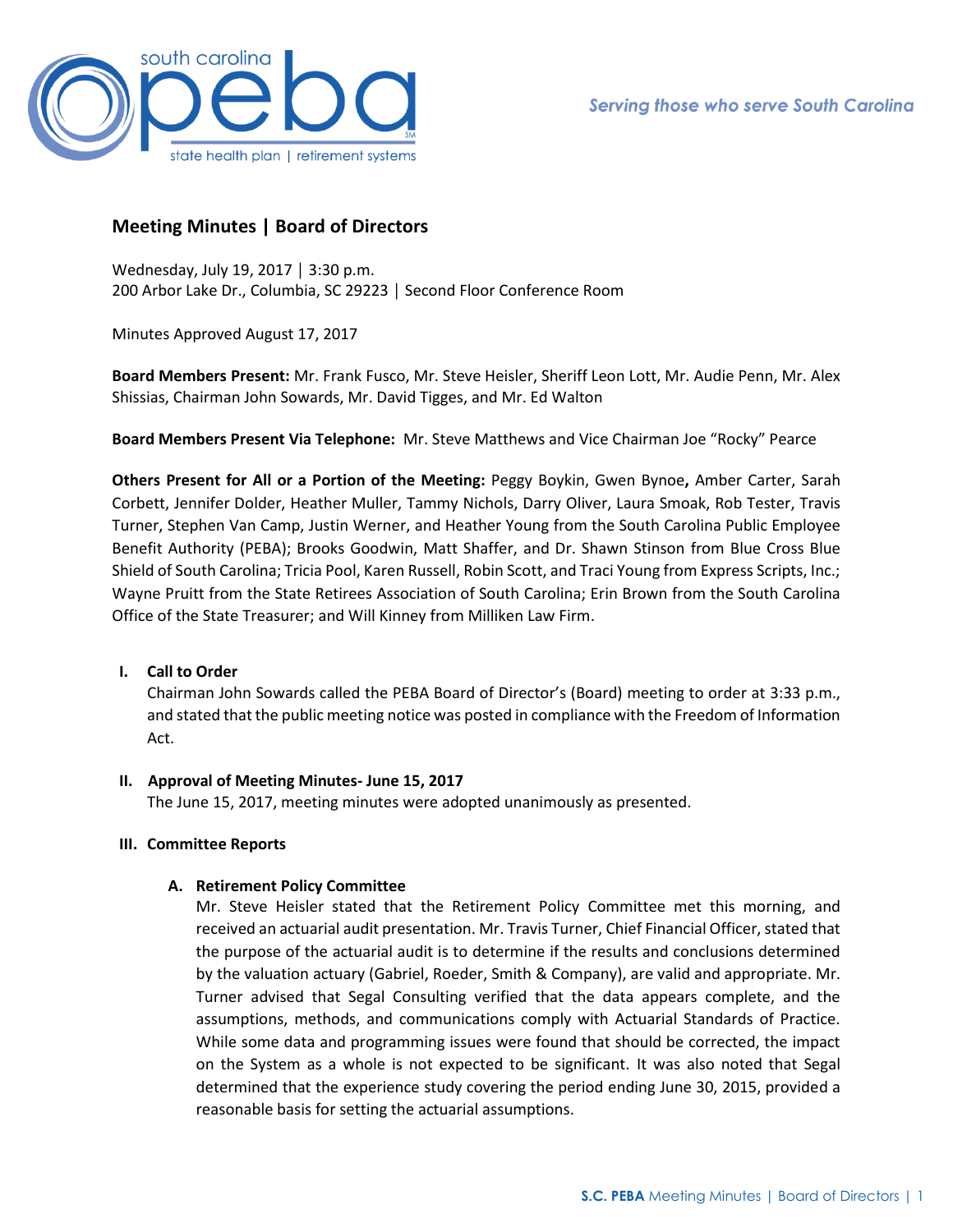Mr. Heisler reported that the Committee received a performance update from the South Carolina Retirement System Investment Commission (RSIC), for the period ending May 31, 2017. Mr. Heisler stated that RSIC reviewed fiscal year-to-date performance relative to policy benchmarks, and stated that the Plan outperformed the policy benchmark by 11.32 percent, and total plan returns were 11.63 percent fiscal year-to-date.

## **B. Health Care Policy Committee**

Mr. Audie Penn reported that the Health Care Policy Committee met earlier in the day and received a report from Express Scripts, Inc., regarding two programs upcoming for the Plan, including new clinical rules that will go into effect October 1, 2017, and a new maintenance pharmacy network that becomes effective January 1, 2018.

Mr. Penn advised that the Committee also received an annual review of the Medical University of South Carolina (MUSC) Health Plan including the latest financial performance, and the Plan's quality metrics.

Mr. Rob Tester, Insurance Policy Director, provided the 2018 State Health Plan Approval of Benefits and Contributions to the Board, and stated that the employer contribution rate for the State Health Plan will increase 3.3 percent, while employee rates remain the same. Mr. Tester also noted that the benefit structure for the State Health Plan will remain the same for 2018.

Mr. Tester pointed out that the rising cost of specialty pharmacy is the greatest cost challenge facing the health insurance industry today. Two changes were presented to address specialty pharmacy challenges in the Plan:

- A. Installing a custom exclusive specialty network for specialty medications dispensed through the pharmacy program for the commercial (non-Medicare) membership. This initiative is proposed to assure consistency in the quality of patient care involving specialty medications, and to provide the opportunity to address the rapidly escalating costs associated with specialty pharmacy. Better adherence, therapy management, and improved pricing should save the Plan an estimated \$6.7 million annually.
- B. Requiring that specialty drugs administered in a medical setting, and processed by Blue Cross receive prior authorization. Utilization management rules will ensure that therapy is clinically appropriate, and that products are utilized to obtain the best outcome and lowest cost. This change is estimated to achieve net savings of approximately \$3.6 million annually.

Mr. Tester also reviewed enrollment changes effective January 1, 2018, related to a subscriber's former spouse. Mr. Tester advised that Proviso 108.11 of the fiscal 2018 Appropriations Act, states that former spouses will continue to be eligible for coverage only under the terms of a court order, but will have their own individual policies going forward. There will no longer be an employer contribution applied to the former spouse's coverage, with the member obligated to pay the entire rate.